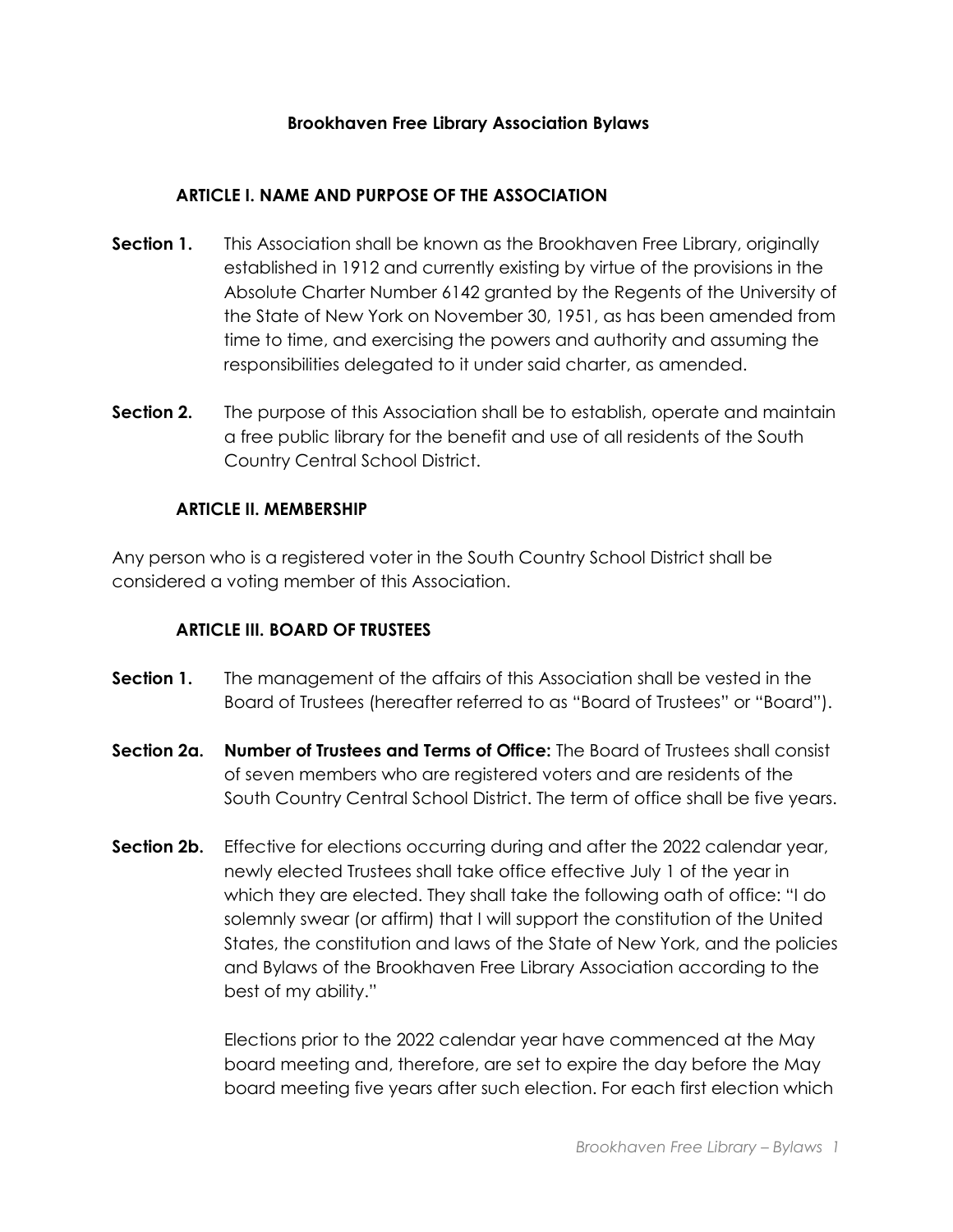occurs in each of the seven seats on the Board of Trustees commencing with the 2022 calendar year, the seat to be filled shall be deemed vacant for the period between the May board meeting and June 30 of that year, provided, however, that the Board of Trustees shall be authorized to fill such temporary vacancy in accordance with the procedures set forth in Section 4 of this Article.

- **Section 3a. Eligibility.** Candidates for election to the Board of Trustees shall be members of the Association in accordance with Article II of the Bylaws and have a strong interest in the Library. Employees of the Library and members of their families are not eligible for election.
- **Section 3b. Call for Nominations.** The Library Director shall set a date for the public announcement that nominations for candidates for election to the Board of Trustees are being sought. The public announcement shall be made in the Library Newsletter and shall include the number of Trustee positions to be voted upon; the eligibility requirements for the candidacy; the required supporting materials to be submitted; where necessary materials can be obtained and where completed nominations are submitted; and dates for the close of nominations and the election. Applicants must sign and print their name when obtaining the necessary materials.
- **Section 3c. Close of Nominations.** In January of 2022 and no later than the regular December meeting of the Board of Trustees for each election year thereafter a date for the close of nomination shall be set at least 21 days following the public announcement of the call for nominations. No nominations shall be accepted after the close of nominations, without exception.

#### **Section 3d. Nomination Procedure.**

- 1. Each candidate or incumbent may submit his/her name on an official nomination form with a minimum of 25 supporting signatures of registered voters in the South Country Central School District.
- 2. Each candidate or incumbent shall provide a short statement (no more than 350 words) with his/her nomination form, such statement to describe his/her qualifications for membership on the Board of Trustees.
- **Section 3e.** Candidates for election shall be elected at-large from a field of nominees, with the candidates receiving the largest number of votes being declared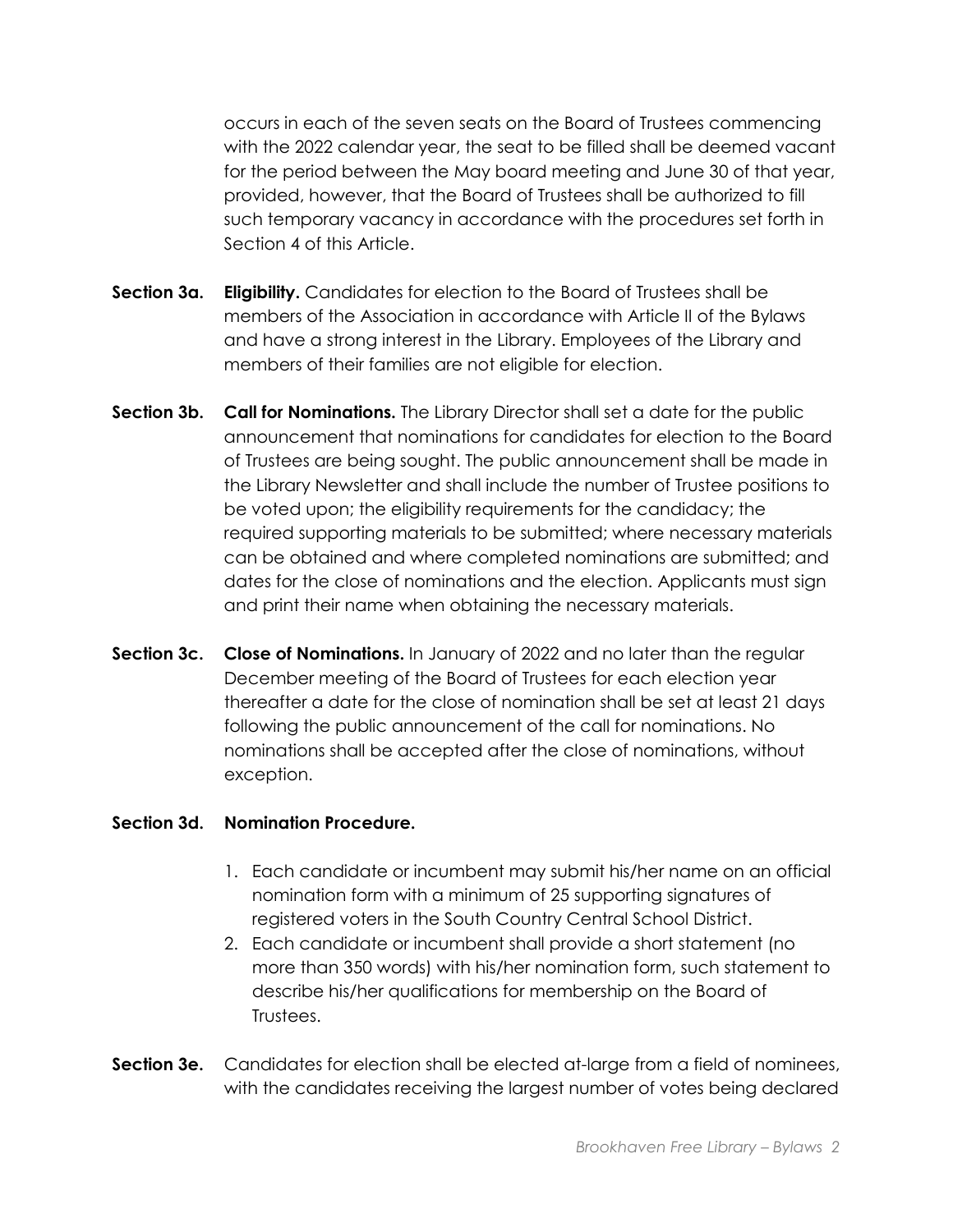elected.

- **Section 3f. Election Date and Results.** Trustees shall be elected at the time of the budget vote on a date and time to be determined by the "Common Vote Date" set by the Suffolk Cooperative Library System and approved by the Board of Trustees.
- **Section 4. Vacancies.** When a vacancy occurs on the Board, the vacancy may be filled by a majority vote of remaining members of the Board until the next regularly scheduled election. If the Board decides not to fill the vacancy or if no successor can be agreed upon, the Board shall then be comprised of the remaining Trustees until the next election at which time the vacancy or vacancies shall be filled.
- **Section 5a. Removal.** As provided in Education Law 226; subdivision 8, the Board may remove a Trustee for misconduct, incapacity, neglect of duty or refusal to carry into effect the Library's educational purpose. The Trustee may be removed by a majority vote of the entire Board (4 of 7) at a regular board meeting.
- **Section 5b.** A Library Trustee who has been voted to be removed from the Board is ineligible to run for a position on the Library's Board of Trustees for a period equal to 3 years from the date of their removal.
- **Section 6.** Collective Authority. All actions of the Board shall be of the Board as a unit. No Board member shall act on behalf of the Board, on any matter, without prior approval of the Board. No Board member by virtue of his/her office shall exercise any administrative responsibility with respect to the Library nor, as an individual, command the services of any Library employee.

## **ARTICLE IV. MEETINGS**

- **Section 1.** The President of the Board of Trustees shall call no fewer than ten (10) regular meetings during the course of the year. An annual organizational meeting shall be held in July of each fiscal year, where the Officers shall be elected and regularly occurring annual appointments shall be conducted.
- **Section 2.** In addition to the annual meeting set forth in Section 1, the Trustees shall hold a meeting at least fifteen (15) days prior to each election for the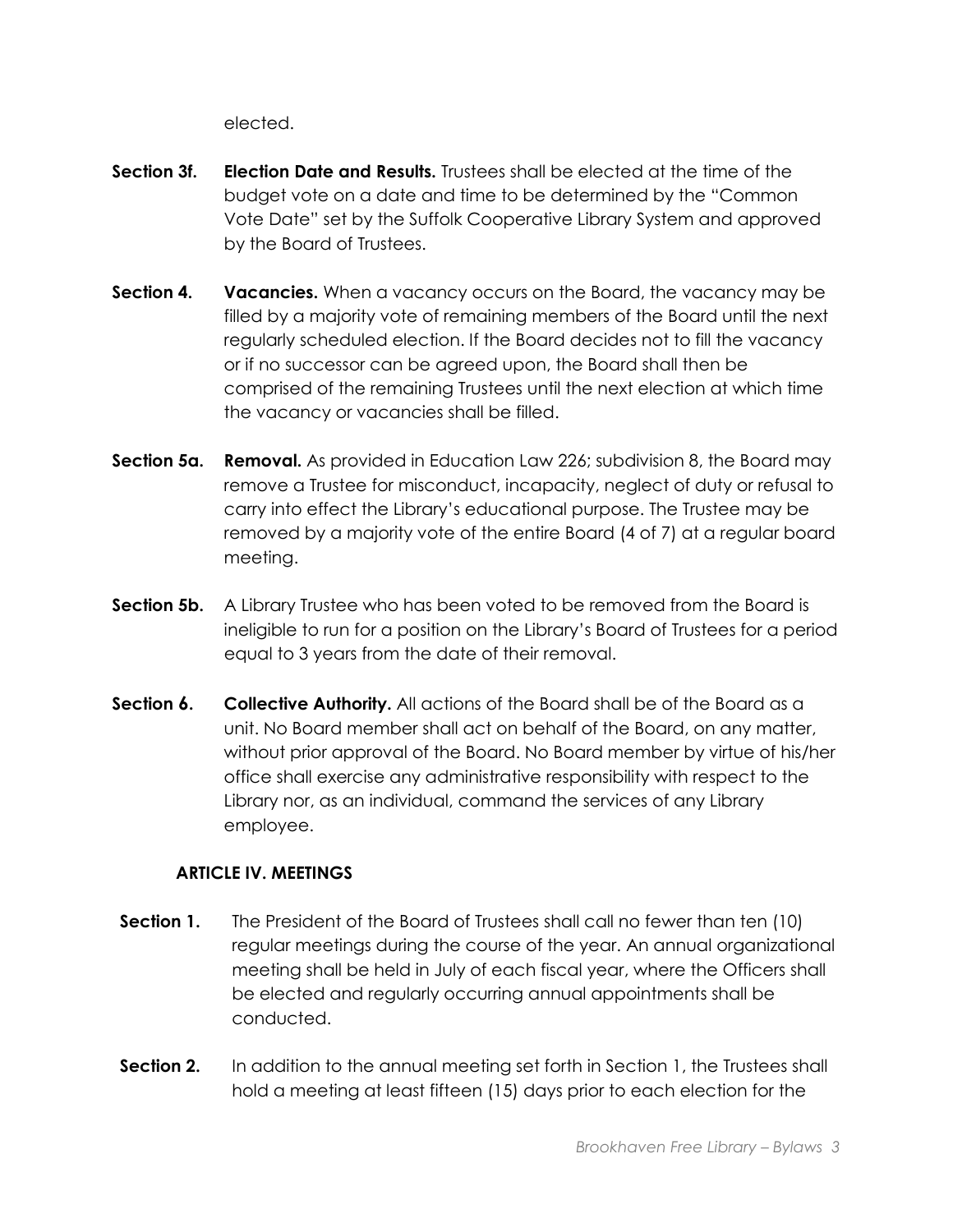general membership to present an annual report to the membership, to present candidates for the Board, to review the budget for the coming fiscal year, and to conduct such other business as may be necessary.

- **Section 3.** Special meetings of the Board of Trustees may be called by the President at any time, and shall be called whenever requested in writing by a majority of the Board. The purpose or purposes of any such special meeting shall be stated in the notice of the meeting and no other business shall be transacted.
- **Section 4.** At all meetings of the Board of Trustees, 4 shall constitute a quorum. A majority of the whole Board (including vacancies and/or absent members) is required for any motion to pass.
- **Section 4.** All meetings will be open to the public, except in those circumstances where an executive session is convened at the discretion of the Board pursuant to the provisions of the Open Meetings Law of the State of New York.
- **Section 5.** All meetings shall be conducted according to Robert's Rules of Order and the Open Meetings Law of the State of New York.

## **ARTICLE V. OFFICERS**

- **Section 1.** The Officers of the Board of Trustees shall be: President, Vice President, Secretary, and Treasurer.
- **Section 2.** The Officers shall be elected at the July Board meeting from a slate presented by the Nominating Committee. The term of office shall be for only one year until the next election of officers, provided that a Trustee can be elected to serve in the same Officer position for as many terms as the Board so desires.
- **Section 3.** The **President** shall preside at all meetings of the Board, authorize calls for any special meetings, appoint all committees, and is a voting member of all committees and generally performs all duties associated with that office.
- **Section 4**. The **Vice President** in the event of the absence or disability or the President, or of a vacancy in that office, shall perform the duties of the President.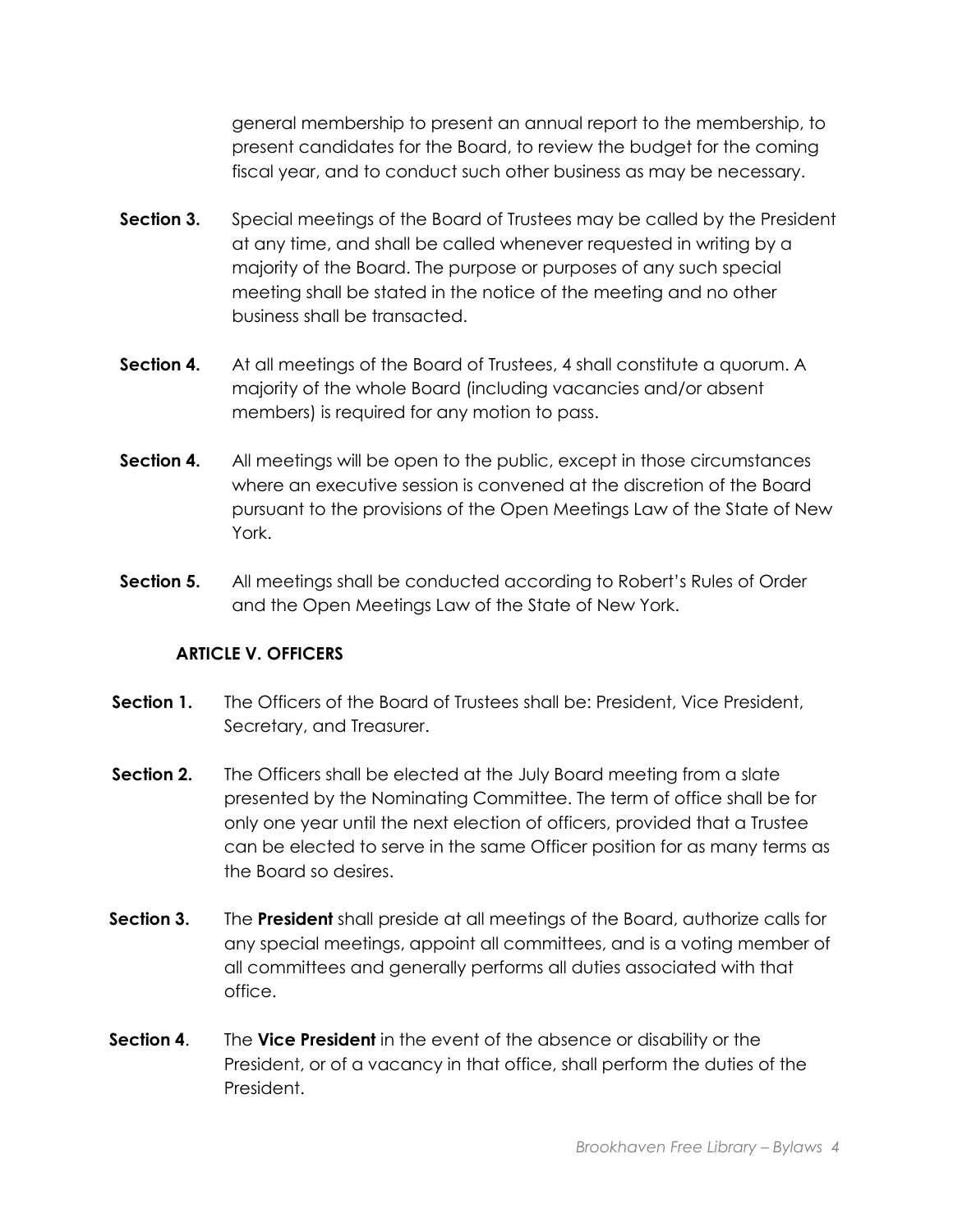- **Section 5.** The **Secretary** shall keep true an accurate record of all meetings of the Board, shall issue notice of all regular and special meetings and shall perform such other duties as are generally associated with that office.
- **Section 6**. The **Treasurer** shall be the disbursing officer of the Board, and see that the Library maintains adequate and appropriate financial records. In the absence or inability of the Treasurer, these duties shall be performed by such other members of the Board as the Board may designate.
- **Section 7. Officer Vacancies.** A vacancy in any Officer's position shall be filled by election by the Board of Trustees, and the elected Officer shall take office immediately and serve until the next election of Officers.

### **ARTICLE VI. COMMITTEES**

- **Section 1.** Standing Committees. The President shall appoint the Standing Committees. The members of the Committee shall elect their Chairperson, with the exception of the Finance Committee which shall be chaired by the Treasurer, and they shall serve at the pleasure of the President.
	- A. **Finance Committee** shall consist of the Treasurer as Chairperson and at least two other members. It shall supervise the finances of the Association, and shall assist the Director in preparing the annual budget and in the preparation of such reports as may be required by the Board of Trustees.
	- B. **Building and Grounds Committee** shall oversee the care and upkeep of the Library buildings and grounds.
	- C. **Administration Committee** is concerned with Library policy and personnel matters of the Library staff.
	- D. **Nominating Committee** shall prepare a slate of nominees for the officers of the Board of Trustees to be voted upon at the July meeting following the Trustee elections in April.
	- E. **Technology Committee** shall consider the impacts and opportunities presented by technology, to review the technology and innovations currently offered by the Library to its membership and to recommend, when appropriate, other technology services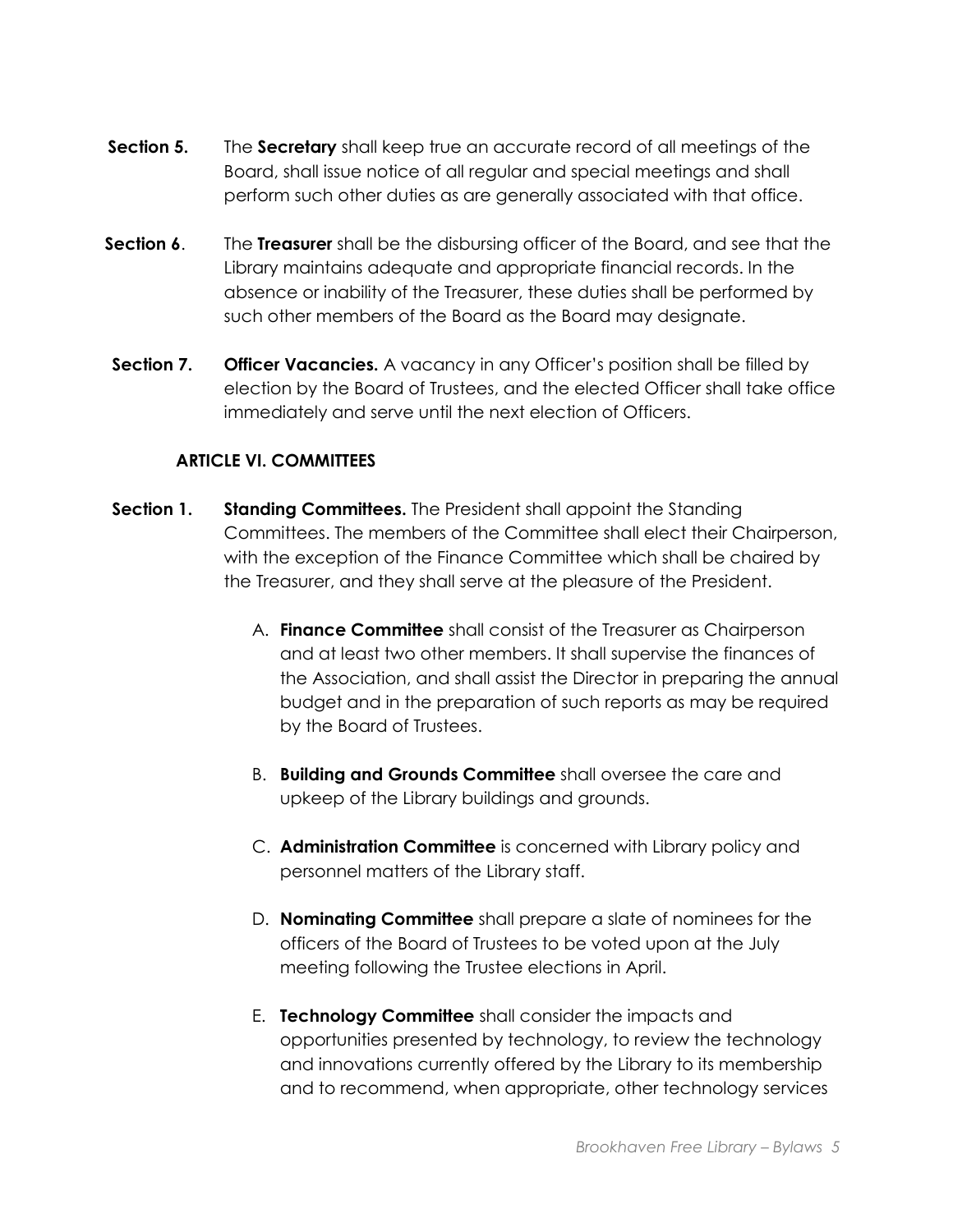to be provided to its membership.

- **Section 3.** General. All committees shall make a report to the Board after each of its meetings. No committee will have other than advisory powers unless, by suitable action of the Board, it is granted specific power to act. The President shall appoint members to all committees each year in July. The President shall be, Ex officio, a member of all committees.
- **Section 4. Ad Hoc Committees.** The President may establish ad hoc committees at any time and dissolve them at his/her pleasure.

# **ARTICLE VII. DIRECTOR**

The Board shall appoint a qualified Library Director who shall be the executive and administrative officer of the Library on behalf of the Board and under its review and direction. The Director is responsible for the proper direction and supervision of the staff, for the care and maintenance of the Library property, for an adequate and proper selection of materials in keeping with stated policy of the Board, for the efficiency of serving to the public, for operation with the budget appropriation, and for other duties typically associated with the Library Director position.

# **ARTICLE VIII. SIGNING OF OBLIGATIONS**

All contracts of the Association, all checks, drafts and other orders for the payment of money out of the funds of the Association, and all promissory notes and other evidence of indebtedness of the Association shall be signed on behalf of the Association by such Officer or Officers, agent or agents, and in such a manner as shall from time to time be determined by resolution of the Board of Trustees.

# **ARTICLE IX. FINANCIAL ADMINISTRATION**

- **Section 1.** The fiscal year of the Association shall be July 1 through June 30.
- **Section 2.** A proposed budget for the ensuing year shall be approved by the Board of Trustees at least 45 days prior to the budget vote date. The proposed budget shall be on file at the Library for public inspection during Library hours.
- **Section 3.** All financial records of the Association shall be the subject of a yearly independent audit, conducted by an auditor chosen by the Trustees.